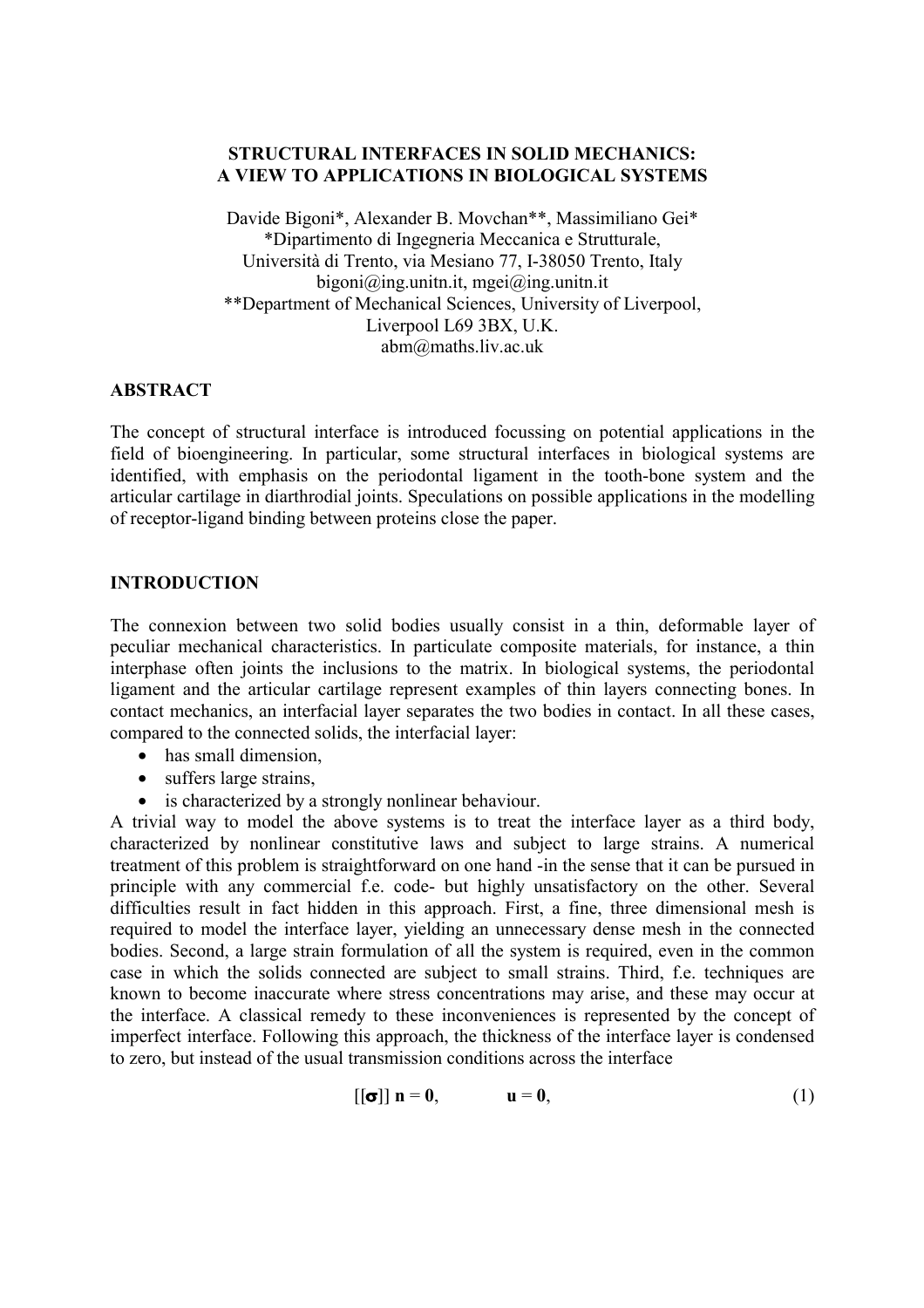(where **n** is the unit vector normal to the interface, **σ** and **u** are the stress tensor and the displacement vector, respectively, and the operator [[⋅]] denotes a jump in the relevant argument) an interfacial constitutive law is prescribed

$$
\left[\left[\sigma\right]\right] \mathbf{n} = \mathbf{0}, \qquad \sigma^+ \mathbf{n} = \mathbf{f}\left(\left[\left[\mathbf{u}\right]\right]\right),\tag{2}
$$

where  $\sigma^+$  is the stress at one side of the interface and **f** denotes a tensorial function of the displacement jump. When this function is linear and positive definite, the formulation results strongly simplified, but it allows unphysical interpenetration of the material in contact when the interface is subject to compressive tractions. Interfacial nonlinearity may avoid the interpenetration, but may promote instabilities and bifurcations of different nature [1]. Several interfacial constitutive laws have been proposed of the type (2), see for instance [2] and [3], however, a common feature of these models is the fact that the interface has a null thick-ness. Recently, Bigoni and Movchan [4] have introduced the concept of structural interface, possessing finite width and possibly inertia. Mechanical effects differentiating this model from conventional zero-thickness interfaces have been explored for static and dynamic problems and are summarized in the next Section. The focus here is to analyze possibility of employing the model in the analysis of biological systems. In these systems, interfaces are common enough and sometimes characterized by well defined microstructures. For instance, we quote two examples: the famous metacarpal bone from a vulture's wing reported by Thompson [5] (Fig. 1) and the skeleton of the echinoderm keyhole urchin (Mellita quinquiesperforata, Fig. 2), the former similar to a Warren truss and the latter to a strut structure.



Figure 1. Metacarpal bone from a vulture's wing (after Thompson [5]).



Figure 2. Internal structure from a skeleton of keyhole urchin (Mellita quinquiesperforata, photograph by D. Bigoni).

# **THE NOTION OF STRUCTURAL INTERFACE**

In order to introduce the concept of structural interface, we refer to the model sketched in Fig. 3, inspired from the internal structure of the keyhole urchin, Fig. 2, and restricted to twodimensions for simplicity. Two solids denoted by indices + and − are connected through a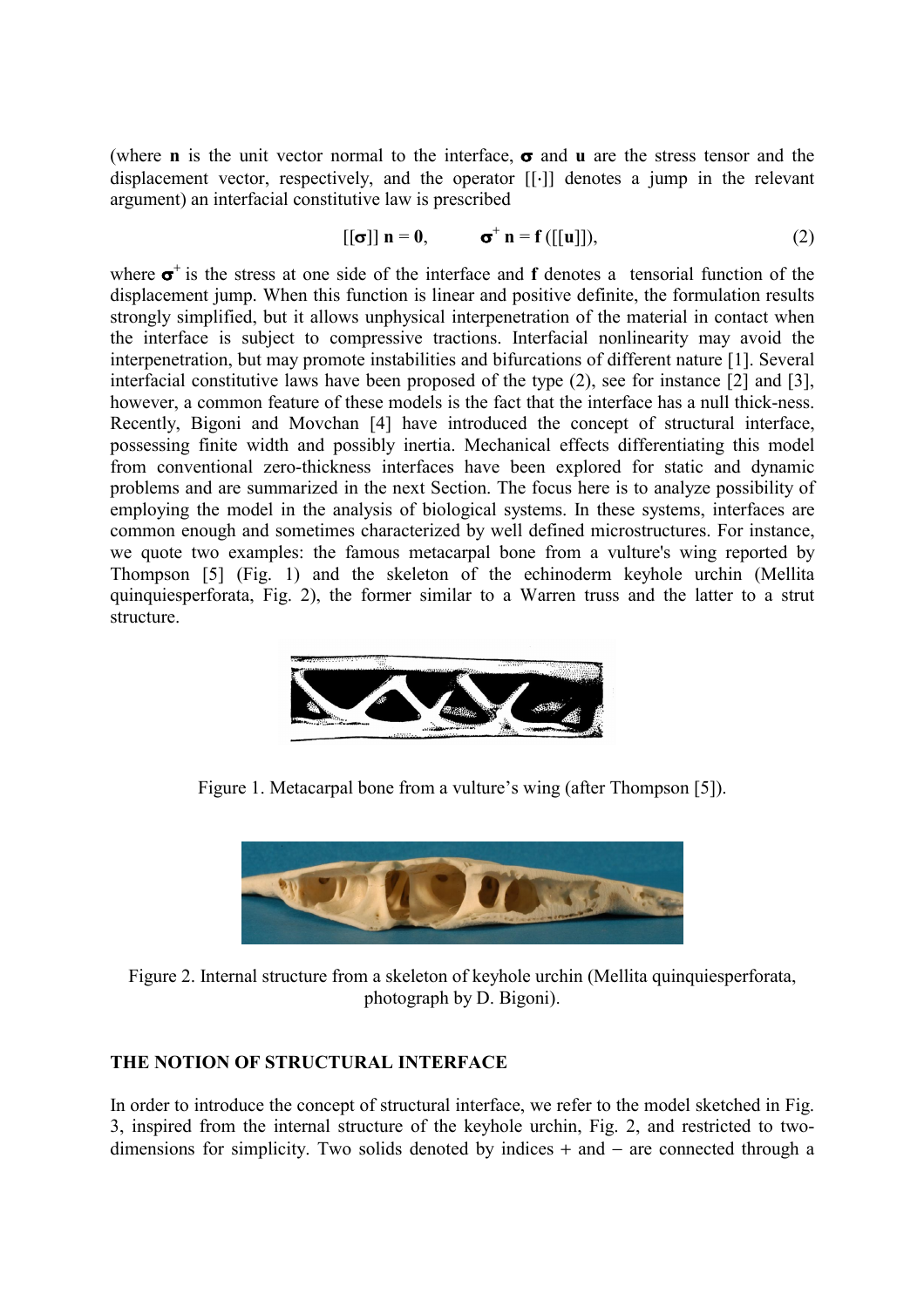finite thickness interface in Fig. 3. The microstructure of the interface is made in a way that only radial forces are transmitted, a situation introduced here for simplicity, but which is used in nanotechnology to represent van der Waals interactions. If the two connected surfaces are described by the position vectors  $\mathbf{r}^+$  and  $\mathbf{r}^-$  in the form

$$
\mathbf{r}^{\pm}(\theta) = f_{\pm}(\theta) \mathbf{e}_r, \qquad \theta \in [\theta_1, \theta_2], \qquad (3)
$$

where *f*+ and *f*− are generic, but (for simplicity) smooth functions of angle θ and **e***r* is the radial unit vector. The elementary surface length *dl*, the tangent and orthogonal unit vectors **s** and **n** at a generic θ are

$$
dl = |\mathbf{v}| \, d\theta, \qquad \mathbf{s} = \frac{\mathbf{v}}{|\mathbf{v}|}, \qquad \mathbf{n} = \frac{-f \, \mathbf{e}_r + f' \mathbf{e}_\theta}{|\mathbf{v}|}, \tag{4}
$$

where

$$
\mathbf{v} = f' \mathbf{e}_r + f \mathbf{e}_\theta. \tag{5}
$$

Equilibrium conditions of the interfacial structure require that

$$
\mathbf{t}_{+} = \frac{|\mathbf{v}_{-}|}{|\mathbf{v}_{+}|} \mathbf{t}_{-},\tag{6}
$$

where  $t<sub>±</sub>$  denotes the tractions at the two connected surfaces. The condition that the interface transmits only radial forces and that these are linear functions of the radial difference between displacements at the two connected surfaces gives

$$
\mathbf{t}_{+} = -k \left( u_{r}^{+} - u_{r}^{-} \right) \mathbf{e}_{r}, \tag{7}
$$

where  $u_r = \mathbf{u} \cdot \mathbf{e}_r$  is the radial component of displacement and *k* denotes a positive proportionality constant. Equations (6) and (7) define the behaviour of the structural interface sketched in Fig. 3. It may be worth mentioning that in a specific mechanical problem, the interface enters the formulation only through eqns. (6) and  $(7)$ , so that further consideration of the interface itself are not needed.



Figure 3. A model of structural interface

Figure 4. A simple model of structural interface with inertia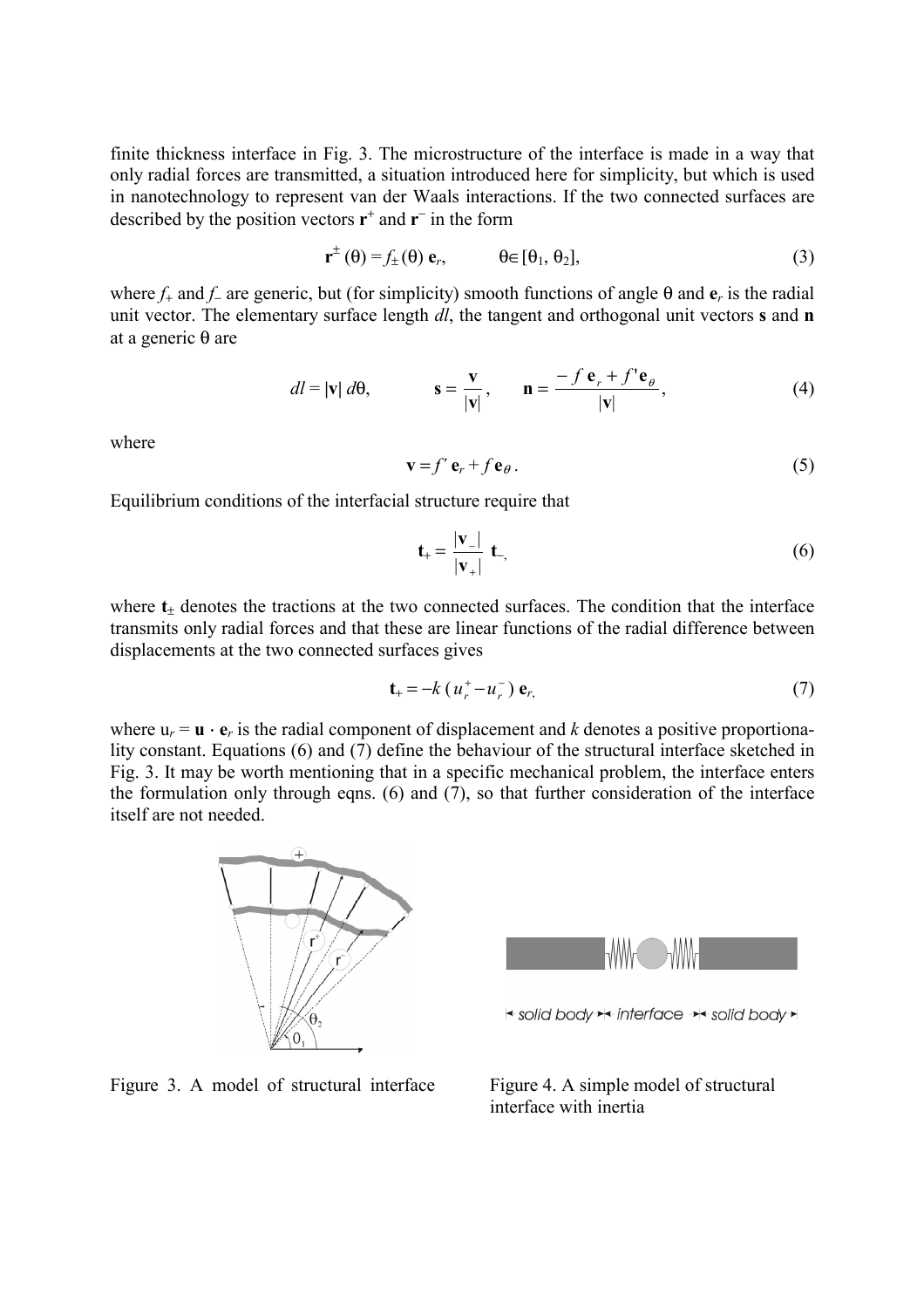It has been shown in [4] with specific examples that for quasi-static problems the thickness of the interface introduces an additional characteristic length, providing a parameter which can serve different design needs, for instance, it may be employed to obtain neutral coated inclusions. In biological systems, however, the interfacial thickness can also be employed to model flux of fluids and the consideration of the morphology of the interfacial microstructure may allow the introduction of rules for morphology evolution and remodelling.

The interfacial structure shown in Fig. 3 does not possess an inertia. Bigoni and Movchan [4] have explored the possibility that interfacial inertia can play a role in dynamics.

A simple spring-mass-spring model of an inertial interface structure is presented in Fig. 4, joining two continuous bars. A periodic version of the semi-discrete model sketched in Fig. 4 has been analyzed in [4]. The analysis has revealed peculiar characteristics, particularly, it has been found that the interfacial inertia strongly affects the dynamic characteristics of the system, which may be designed to possess peculiar filtering properties for elastic waves.

### **STRUCTURAL INTERFACES IN BIOLOGICAL SYSTEMS**

Two interfaces in biological systems are considered in this section, namely, the periodontal ligament and the articular cartilage. In both cases, transmission of load is the primary mechanical function. A brief discussion on the possibilities of employing the model of structural interface for analysing the adhesion mechanisms between proteins is presented in closure of the section.

### **The periodontal ligament**

The periodontal ligament (shortened as PDL in the following) is the thin layer that attaches the cementum of the tooth to the adjacent alveolar bone. It is a strongly vascularized system, with neural components. The thickness ranges between 0.1 mm and 0.4 mm and is thicker in functioning than in non-functioning teeth, in areas of tension than compression. The PDL serves several functions: mechanical, in terms of transmission of forces and tooth mobility; remodelling and formative, allowing formation and resorption of cementum and bone during physiologic tooth movement; nutritional and sensory, carrying nutrients to cementum, bone and gingival; and, finally, proprioceptive and tactile.

Mechanical tests by Pini [6] and Pini et al. [7] restricted to in-vitro bovine specimen showed a strongly nonlinear behaviour in which the PDL exhibits a monotonic stress-strain behaviour analogous to that of many soft tissues, with an early stage of small stiffness followed, in higher deformation regimes, by a marked locking (a rapid increase of stress associated with a small increase of strain).

A modelling of the mechanical behaviour of the periodontal ligament was proposed by Gei et al. [3] in terms of a nonlinear, zero-thickness interface. The model has been shown to provide an accurate description of the teeth-PDL-bone system, yielding at the same time a reasonably simple model from computational point of view. Such a model, however, does not take explicitly into account the microstructure of the ligament, so that the problem may be posed whether the finite-thickness microstructure possesses characteristics that cannot be condensed in a zero-thickness interface model. The structure of the periodontal ligament is made up of collagen fibres, the so-called Sharpey fibres (Fig. 5a). These have an orientation ranging between orthogonal and inclined at 45° to the tooth surface and are thought to strongly influence the behaviour of the tooth-bone complex under both masticatory and remodelling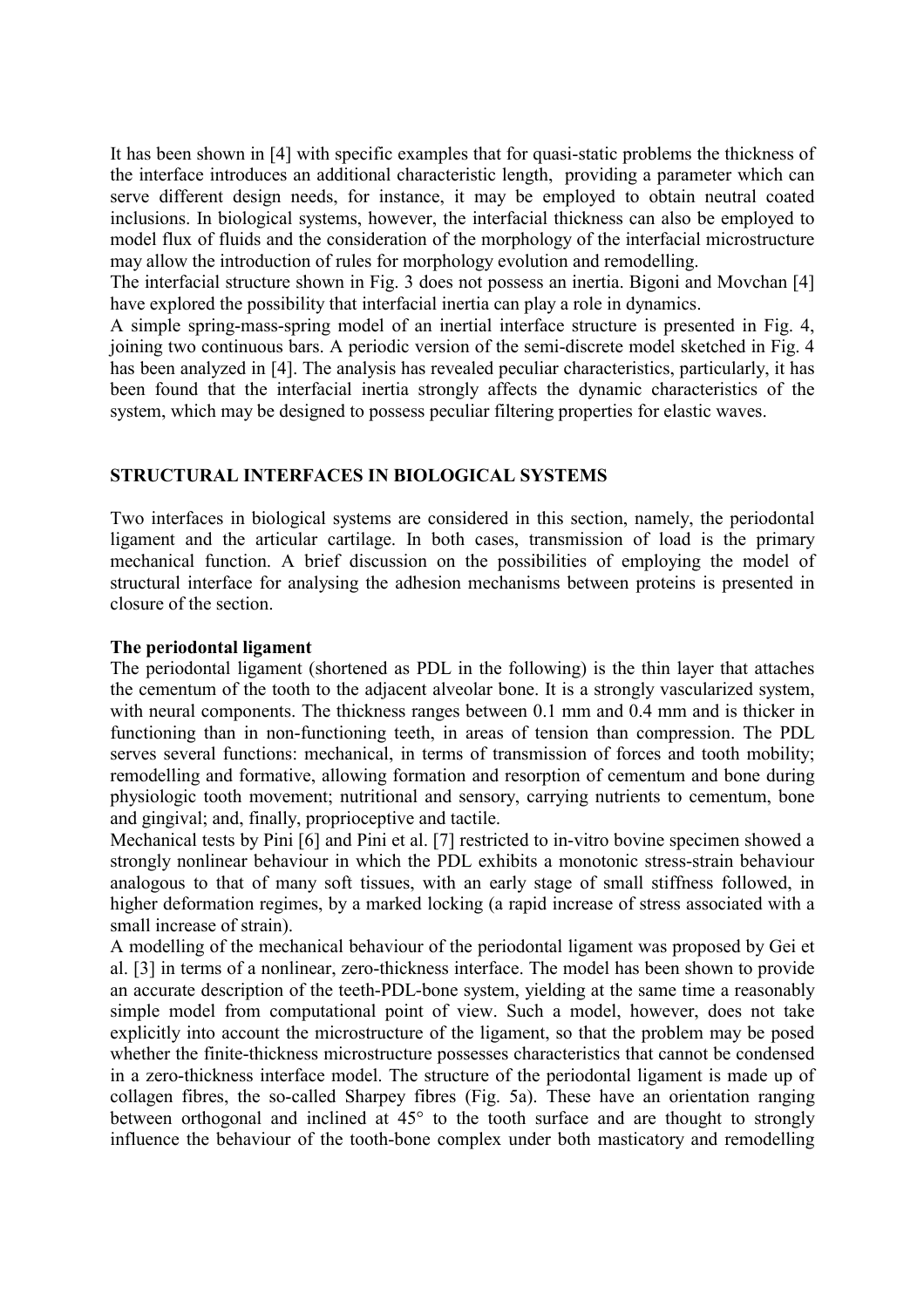loads. A proper account of the microstructure of collagen fibres may be pursued by employing the structural interface concept. This remains for the moment an unexplored possibility.



Figure 5. Two biological interfaces. Scheme of the periodontal ligament (a) and of the layered structure of an articular cartilage (b).

## **The articular cartilage**

Cartilage is a firm gelatinous matrix containing a dense network of collagen fibres and confined by a membrane, the perichondrium. Three types of cartilage are present in mammals: hyaline, elastic, and fibrocartilage. Hyaline is found in adult humans in free-moving joints at the end of bones and represents the so-called 'articular cartilage'. This cartilage is highly elastic and covers the end of bones with a coating of thickness inferior than 1 mm. The collagen fibres present a variation of inclination through the thickness of the cartilage, which evidences a well-defined microstructure. In a superficial zone, in particular, the fibres are parallel to the free surface of the coating, but these rotate with depth, become randomly oriented in a mid zone and are radial in a deep zone, entering normal in a calcified layer joined to the bone (Fig. 5b). Note that, differently from bone −and, more important to the current discussion, from the periodontal ligament− cartilage is avascular.

A mechanical model of articular cartilage can be set up in which the microstructure is condensed in a specific form of anisotropy as follows. In the framework of a threedimensional theory of linear elasticity, let us define an elastic response in the form

$$
\boldsymbol{\sigma} = \boldsymbol{\sigma} \left( \boldsymbol{\varepsilon}, \, \mathbf{n}_1 \otimes \mathbf{n}_1, \, \mathbf{n}_2 \otimes \mathbf{n}_2, \, \mathbf{n}_3 \otimes \mathbf{n}_3 \right),\tag{8}
$$

where  $\epsilon$  is the strain and  $\mathbf{n}_i$ ,  $i = 1,2,3$ , denote three unit vectors in the directions of fibres. Employing representation theorems [8] and assuming that the three sets of fibres have the same mechanical properties, the stress-strain constitutive law can be written in the form

$$
\boldsymbol{\sigma} = [\lambda \operatorname{tr} \boldsymbol{\varepsilon} + \alpha_1 (e_{11} + e_{22} + e_{33})] \mathbf{I} + 2\mu \boldsymbol{\varepsilon}
$$
  
+ 
$$
[\alpha_2 \operatorname{tr} \boldsymbol{\varepsilon} + \alpha_3 (e_{11} + e_{22} + e_{33}) + \alpha_4 (e_{12} + e_{13} + e_{23})] (\mathbf{n}_1 \otimes \mathbf{n}_1 + \mathbf{n}_2 \otimes \mathbf{n}_2 + \mathbf{n}_3 \otimes \mathbf{n}_3)
$$
(9)  
+ 
$$
[\alpha_5 \operatorname{tr} \boldsymbol{\varepsilon} + \alpha_6 (e_{11} + e_{22} + e_{33}) + \alpha_7 (e_{12} + e_{13} + e_{23})]
$$

 $[$ **n**<sub>1</sub> • **n**<sub>2</sub> (**n**<sub>1</sub> ⊗**n**<sub>2</sub> +**n**<sub>2</sub> ⊗**n**<sub>1</sub>) +**n**<sub>1</sub> •**n**<sub>3</sub> (**n**<sub>1</sub> ⊗**n**<sub>3</sub> +**n**<sub>3</sub> ⊗**n**<sub>1</sub>) +**n**<sub>2</sub> •**n**<sub>3</sub> (**n**<sub>2</sub> ⊗**n**<sub>3</sub> +**n**<sub>3</sub> ⊗**n**<sub>2</sub>)]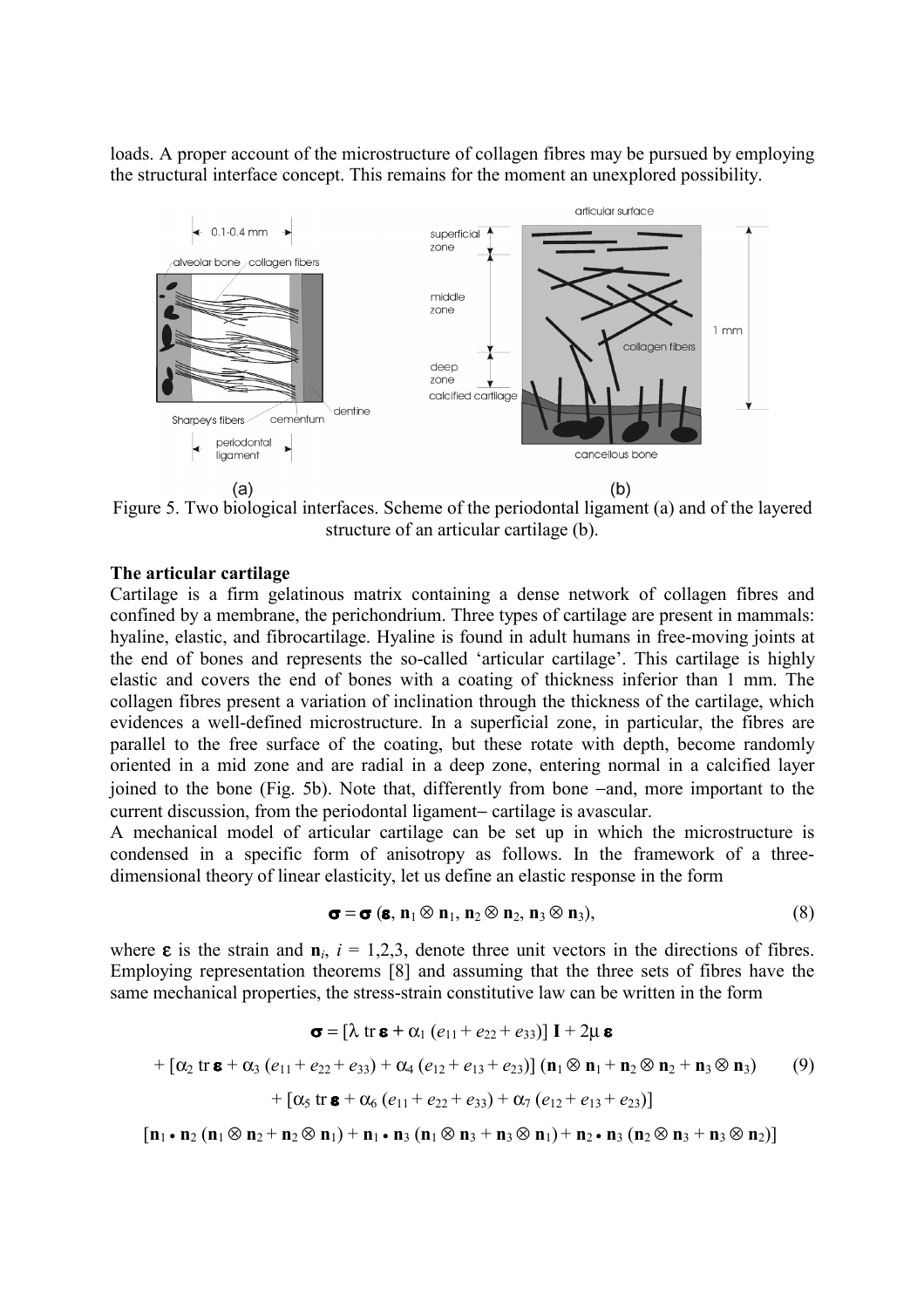$$
+\alpha_8\,(\mathbf{n}_1\otimes\mathbf{e}\,\mathbf{n}_1+\mathbf{e}\,\mathbf{n}_1\otimes\mathbf{n}_1+\mathbf{n}_2\otimes\mathbf{e}\,\mathbf{n}_2+\mathbf{e}\,\mathbf{n}_2\otimes\mathbf{n}_2+\mathbf{n}_3\otimes\mathbf{e}\,\mathbf{n}_3+\mathbf{e}\,\mathbf{n}_3\otimes\mathbf{n}_3),
$$

where  $e_{ij} = \mathbf{n}_i \cdot \mathbf{\varepsilon} \mathbf{n}_j$ ,  $(i, j = 1, 2, 3)$   $\lambda$ ,  $\mu$  and  $\alpha_i$ ,  $(i = 1, \ldots, 8)$  are material constants, possibly denpending on the scalar products  $\mathbf{n}_i \cdot \mathbf{n}_j$ . In order to model the articular cartilage, the unit vectors **n***i* must lie parallel to a plane, say, 1−2. Now, the fibres in the superficial and deep layers forming the articular cartilage are parallel and orthogonal to the underlying bone, respectively, so that constitutive equation (9) reduces to

$$
\boldsymbol{\sigma} = [\lambda \operatorname{tr} \boldsymbol{\varepsilon} + 3\alpha_1 \mathbf{n} \cdot \boldsymbol{\varepsilon} \mathbf{n}] \mathbf{I} + 2\mu \boldsymbol{\varepsilon}
$$
(10)  
+3 
$$
[(\alpha_2 + 2\alpha_5) \operatorname{tr} \boldsymbol{\varepsilon} + 3 (\alpha_3 + \alpha_4 + 2\alpha_6 + 2\alpha_7) \mathbf{n} \cdot \boldsymbol{\varepsilon} \mathbf{n}] \mathbf{n} \otimes \mathbf{n} + 3\alpha_8 (\mathbf{n} \otimes \boldsymbol{\varepsilon} \mathbf{n} + \boldsymbol{\varepsilon} \mathbf{n} \otimes \mathbf{n}).
$$

The constitutive equation (10) describes a locally orthotropic material with respect to the fibre direction **n**. In the mid layer, the collagen fibres have a random inclination, so that the material becomes isotropic in the plane of the fibres. Isotropy in the plane 1−2 can be modelled taking the unit vectors  $\mathbf{n}_i$  in eqn. (9) inclined at  $2\pi/3$  to each other. In this case, eqn. (9) becomes

$$
\hat{\sigma} = \text{tr}\,\hat{\boldsymbol{\epsilon}}\left[\lambda + \frac{3}{2}(\alpha_1 + \alpha_2) + \frac{9}{4}\alpha_3 - \frac{9}{8}\alpha_4 + \frac{3}{4}\alpha_5 + \frac{9}{8}\alpha_6 - \frac{9}{16}\alpha_7\right]\,\hat{\mathbf{I}} + (2\mu + 3\alpha_8)\hat{\boldsymbol{\epsilon}}
$$

$$
+ (\lambda + \frac{3}{2}\alpha_2 + \frac{3}{4}\alpha_5)\,\epsilon_{33}\,\hat{\mathbf{I}},\tag{11}
$$

where  $\hat{\sigma}$ ,  $\hat{\epsilon}$  and  $\hat{\mathbf{l}}$  denote quantities restricted to the plane 1−2. Eqn. (11) clearly represents in-plane isotropy.

The fibre inclination in the articular cartilage is a function of the distance from the contact surface, so that from the above discussion it is clear that the resulting elastic behaviour can be modelled through constitutive equation (9), thus producing a kind of functionally graded material. Several studies of articular cartilage are available [9-12] but the graduation of elastic properties through the thickness in the above-sketched way was never addressed.

In the anisotropic, graded model (9), however, the microstructure is accounted for only in a phenomenological sense, but is not explicitly taken into account. The model presented in [9] consists in a network microstructure mimicking the collagen fibres. We believe that a model of microstructural interface for the articular cartilage could on one hand present computational advantages against a continuous modelling, on the other hand may reveal unexplored features.

#### **Adhesion between proteins**

Adhesive forces become increasingly important when the size and stiffness of connected elements decrease [13]. A consequence of this is that in many biological systems adhesive forces play an essential role. In particular, a basic event of biological life is the recognition of one macromolecule by another and this relies on receptor-ligand interactions. A demonstration of this is that a modification of biological processes at all organizational levels can be obtained through an alteration of receptor-ligand interactions. The binding forces are weak local interactions, such as electrostatic double-layer force, van der Waals force, steric repulsion force and hydrogen bonding [14]. The model of structural interface eqns. (6)-(7) has been already adopted in a particular case to take into account van der Waals interaction [15].